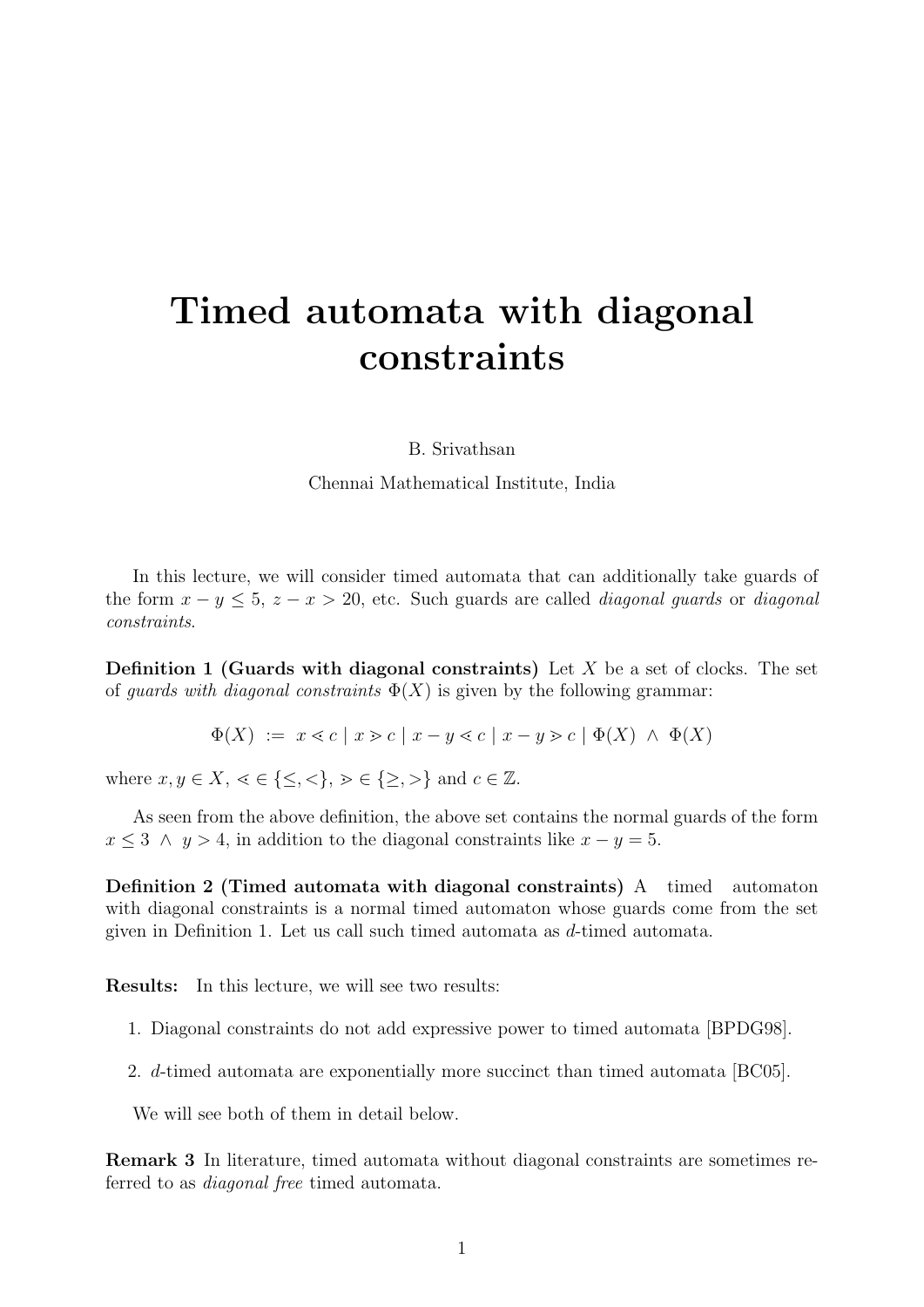# 1 Diagonals to diagonal-free

Diagonal constraints do not add expressive power. This is the substance of the following theorem.

**Theorem 4** [\[BPDG98\]](#page-4-0) For every d-timed automaton  $A$ , there exists a (diagonal-free) timed automaton  $\mathcal{A}_{df}$  such that  $\mathcal{L}(\mathcal{A}) = \mathcal{L}(\mathcal{A}_{df})$ .

#### Proof

Let  $\mathcal{A} = (Q, \Sigma, X, T, q_0, F)$ . Suppose the automaton  $\mathcal{A}$  has only one diagonal constraint  $x - y \leq c$ . The idea is to use the states of the automaton to maintain if the constraint is true or false. In the initial state  $q_0$  when the value of both x and y are 0, the constraint  $x - y \leq c$  is true if  $0 \leq c$ , otherwise it is false. Note that when time elapses, the value of the diagonal  $x - y$  does not change. The only time when the diagonal changes is during a reset of either of the clocks  $x, y$ . We should modify the transitions to take care of this change.

The states of  $\mathcal{A}_{df}$  would be  $Q \times \{0, 1\}$ . A state  $(q, 0)$  denotes the fact that whenever the automaton reaches this state the constraint  $x - y \leq c$  evaluates to false. Similarly when the automaton reaches the state  $(q, 1)$  the constraint  $x - y \leq c$  evaluates to true. Let us call this additional bit as the attribute of the state.

Consider an arbitrary transition of A:

$$
q \xrightarrow[R]{g} q'
$$

For each such transition, we have the following transitions in  $\mathcal{A}_{df}$  depending on whether g contains the diagonal constraint  $x - y \leq c$  or not.

g does not contain  $x - y \leq c$ : In this case, we need to only take care of passing the attribute correctly from  $q$  to  $q'$ .

1. If  $x \notin R$  and  $y \notin R$ , then we have in  $\mathcal{A}_{df}$ :

$$
(q, 0) \xrightarrow{g} (q', 0)
$$
 and  $(q, 1) \xrightarrow{g} (q', 1)$ 

This is because if both x and y are not reset, the truth value of  $x - y \leq c$  remains the same after the transition.

2. If  $x \in R$  and  $y \in R$ , then we have in  $\mathcal{A}_{df}$ :

$$
(q, b) \xrightarrow[R]{g} (q', 1) \text{ if } 0 \le c
$$

$$
(q, b) \xrightarrow[R]{g} (q', 0) \text{ if } 0 > c
$$

for  $b \in \{0, 1\}$ .

3. If  $x \in R$  and  $y \notin R$ , then we need to check if  $-y \leq c$  or not. This can be done by modifying the guard, giving the following transitions:

$$
(q, b) \xrightarrow{\begin{array}{c} g \wedge -y \leq c \\ R \end{array}} (q', 1)
$$
 and  $(q, b) \xrightarrow{\begin{array}{c} g \wedge -y > c \\ R \end{array}} (q', 0)$ 

for  $b \in \{0, 1\}.$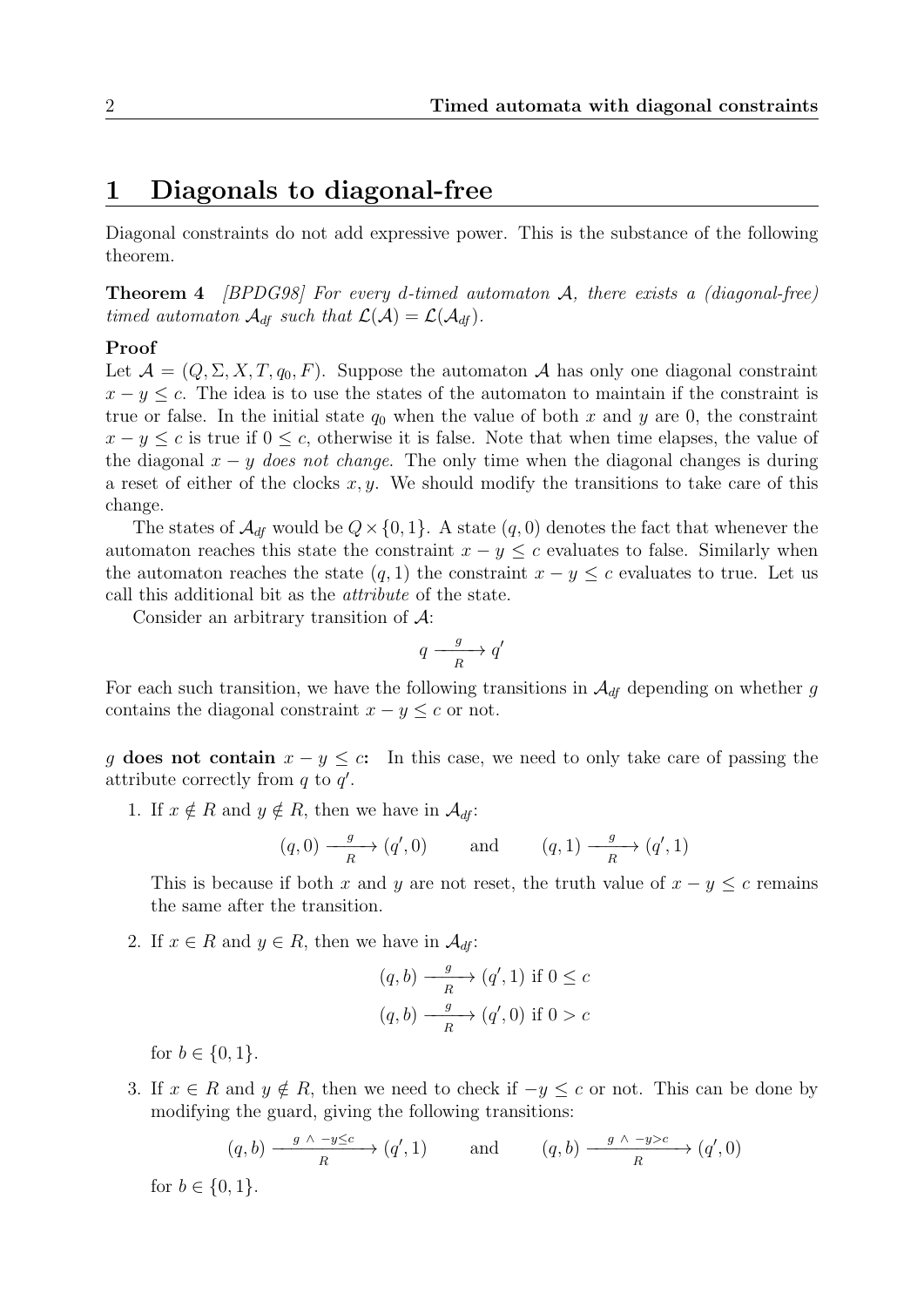4. The case of  $x \notin R$  and  $y \in R$  is similar to the above case.

g is of the form  $x - y \leq c \land g_1$ : In this case, we will consider only  $(q, 1)$  for this transition and add in  $\mathcal{A}_{df}$ :

$$
(q,1) \xrightarrow{\qquad g_1 \wedge g_2} \qquad (q',b)
$$

where  $b$  and  $g_2$  depend on the reset set and are given by the conditions for passing the attribute mentioned in the previous case.

The initial state of  $\mathcal{A}_{df}$  would be  $(q, 1)$  if  $0 \leq c$  and  $(q, 0)$  otherwise. The set of final states would be  $F \times \{0,1\}.$ 

It can be proved by induction that for every accepting run in  $A$  there is a corresponding accepting run in  $\mathcal{A}_{df}$ .

The above construction described the situation when there is a single diagonal constraint  $x-y \leq c$ . Given A, there can be only a finite number of diagonal constraints, say k. Then the states of  $\mathcal{A}_{df}$  would be  $Q \times \{0,1\}^k$  maintaining an attribute for each constraint. The transitions are then given by passing each attribute correctly depending on the reset set.

 $\Box$ 

As we see, the above construction induces an exponential blowup on the size of the diagonal free timed automaton. Is this blowup necessary or there could be some other construction that can avoid this blowup? This is answered in the next section.

### 2 Succinctness of diagonal constraint timed automata

We will show that d-timed automata are exponentially more succinct than diagonal free timed automata. To this regard, we will construct a sequence of languages  $L_1, L_2, \ldots, L_n, \ldots$  such that for each n there exists a d-timed automaton  $\mathcal{A}_n$  of size polynomial in n such that  $\mathcal{L}(\mathcal{A}_n) = L_n$  and every diagonal free timed automaton that accepts  $L_n$  necessarily has exponentially many states in n. This construction is due to [\[BC05\]](#page-4-1).

**The language sequence:** Define  $L_n$  to be following language over the singleton alphabet  ${a}$ :

$$
\{ (a^{2^n}, \tau) \mid 0 < \tau_1 < \tau_2 < \cdots < \tau_{2^n} < 1 \}
$$

**Lemma 5** [\[BC05\]](#page-4-1) For every  $L_n$ , there exists a d-timed automaton  $A_n$  of size polynomial in *n* such that  $\mathcal{L}(\mathcal{A}_n) = L_n$ .

#### Proof

We need an automaton that can count from 1 till  $2^n$ . Suppose we had a counter c that can store *n* bits and its initial value was 0.

Automaton in Figure [1.1](#page-3-0) shows how one can then accept the string  $a^{2^n}$ . Each time an a is seen, the counter c is incremented. When it reaches  $2<sup>n</sup> - 1$  the last letter a is read.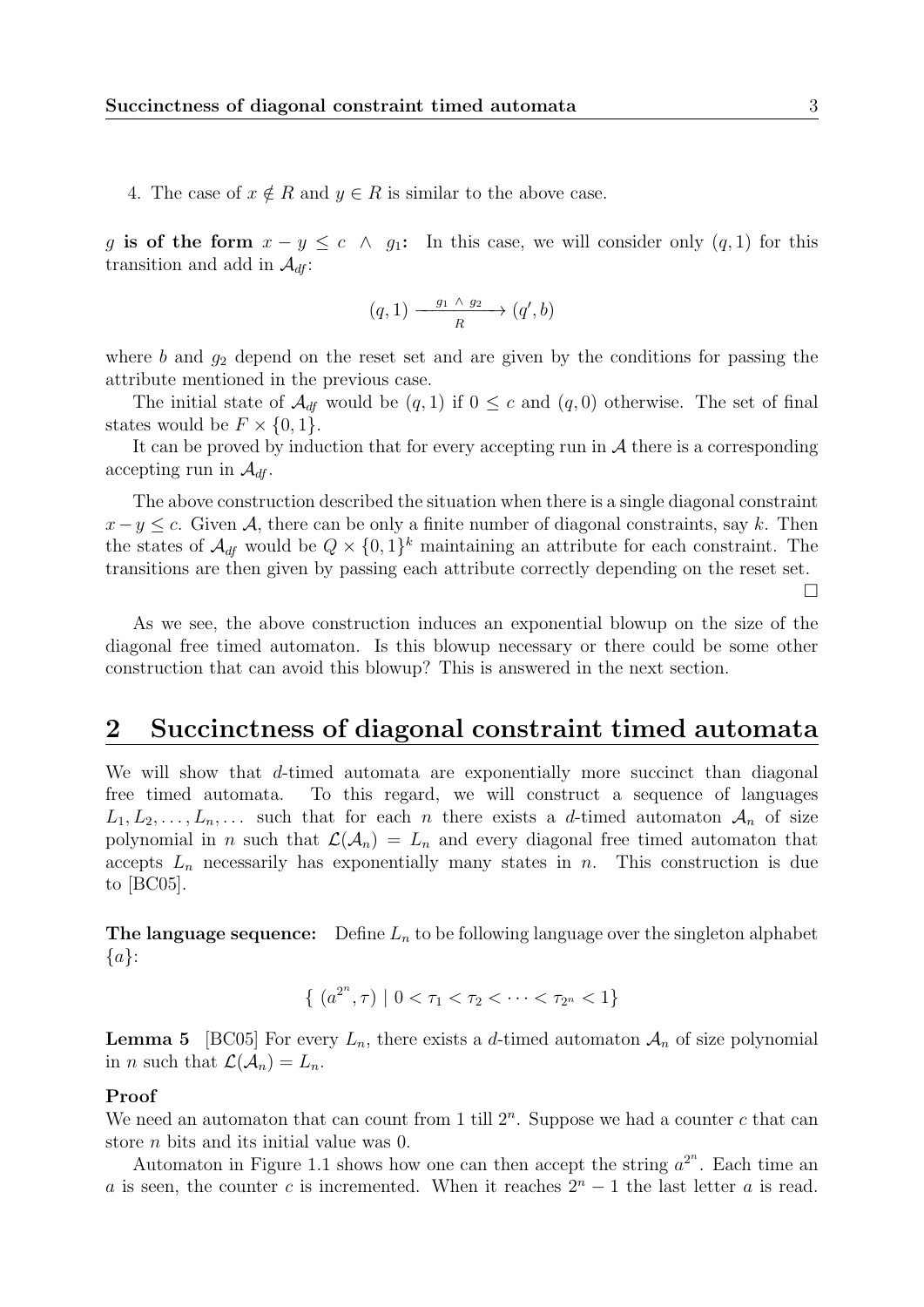

Figure 1.1

Additionally in  $L_n$  we required that all these letters should occur within 1 time unit and no two letters occur at the same time. For this, we can add 2 clocks  $y, z$ . Add the guard  $z < 1$ in the transition from  $q_0$  to  $q_1$  and add the guard and reset  $y > 0$ ,  $\{y\}$  in the transition from  $q_0$  to  $q_0$ .

However what about the counter? We need a timed automaton. We will now see how we can use clocks to achieve the same result as the counter.

**Encoding counter by clocks:** To encode the counter of n bits, introduce  $2n$  clocks  ${x_i, x'_i}$  for  $i \in \{1, ..., n\}$ . Let  $c = b_1 b_2 ... b_n$  where  $b_1$  denotes the least significant bit and  $b_n$  the most significant bit. The bit  $b_i$  is simulated by the pair  $\{x_i, x'_i\}$ : if  $i^{th}$  bit is 1, then it is denoted by  $x_i - x'_i > 0$ , and if  $i^{th}$  bit is 0, then  $x_i - x'_i = 0$ .

For example, if c has the value 10110, then  $b_1 = 0, b_2 = 1, b_3 = 1, b_4 = 0, b_5 = 1$  and the clock constraints that encode  $c$  are given by:

$$
x_1 - x'_1 = 0
$$
  
\n
$$
x_2 - x'_2 > 0
$$
  
\n
$$
x_3 - x'_3 > 0
$$
  
\n
$$
x_4 - x'_4 = 0
$$
  
\n
$$
x_5 - x'_5 > 0
$$

Incrementing the counter can be done in the following way: if the first  $j-1$  bits are 1 and the j<sup>th</sup> bit is 0, then set all  $(b_i)_{1 \leq i \leq j-1}$  to 0 and set  $b_j$  to 1. This gives us a set of n instructions which can be translated to  $n-1$  transitions  $(q_0, a, g_j, R_j, q_0)$  for  $j = \{1, \ldots, n\}$ where

$$
\begin{cases} g_j \text{ is } \bigwedge_{i=1}^{j-1} (x_i - x'_i > 0) \bigwedge (x_j - x'_j = 0) \\ R_j \text{ is } \bigcup_{i=1}^{j-1} \{x_i, x'_i\} \bigcup \{x'_j\} \end{cases}
$$

Moreover we need to add the transition  $(q_0, a, g, \{\}, q_1)$  where g checks if  $x_i - x'_i > 0$  for all  $i \in \{1, ..., n\}$ .

Initially all clocks are 0 and hence all differences are 0 too. At any point, only one of the *n* transitions at  $q_0$  will be satisfied. During each transition, the reset simulates the increment of the clock. When all differences are  $> 0$ , that is, when  $2<sup>n</sup> - 1$  a's have been read, the automaton takes the transition to  $q_1$ .

Call the above automaton be  $\mathcal{A}_n$ . It can be easily checked that the language of  $\mathcal{A}_n$  is  $L_n$ . As there are only 2 states and  $n+1$  transitions, the size of  $\mathcal{A}_n$  is polynomial in n.

<span id="page-3-0"></span>